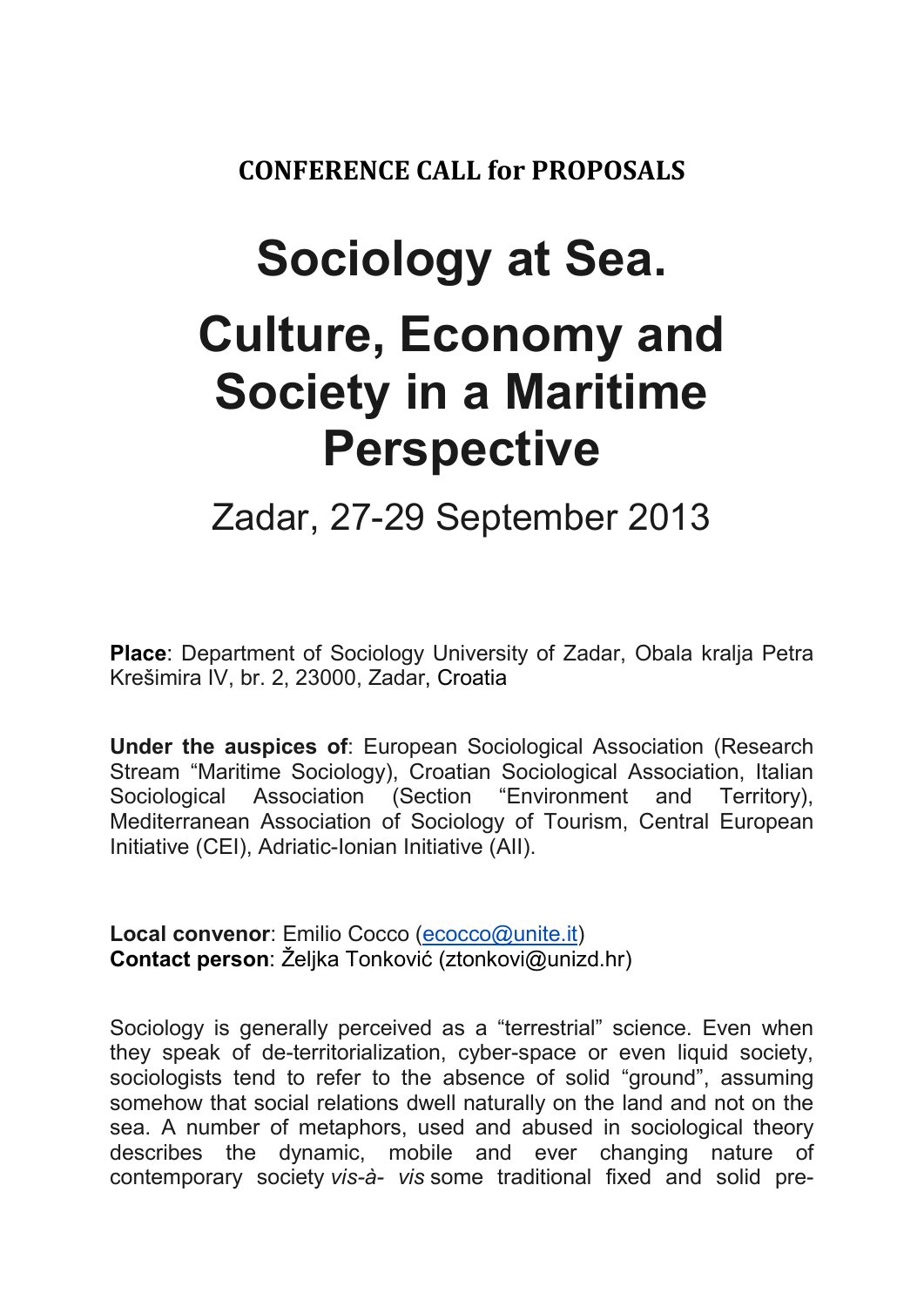modern world. The well known dichotomies of classical sociology such as individual - collective, urban -rural, action - structure, association -

community, usually do not bring about a discussion of the distinction between land and sea, notwithstanding the theory of K. Schmitt.

From this standpoint, it is quite striking to recognize the lack of systematic sociological reflection on the theoretical and empirical implications of the sea, the ocean and the maritime realm for the development and the understanding of society. Such a gap is particularly relevant when one thinks of the economic, cultural and social relevance of the sea for the development and functioning of society, both in a historical and contemporary perspective.

This conference is the first attempt to fill this gap, by bringing together scholars and researchers from sociology and related fields, to start up a comparative and inter-disciplinary discussion on the different scientifically productive interrelations between society and the sea. The aim is on the one hand to explore the way that sociology and social science more generally can think of the sea as a significant object of study from different points of view. On the other, to reflect on the theoretical, methodological and empirical implications of a maritime perspective for sociological thought. That is to say, to leave some old paradigms "ashore" and stay temporarily away from "safe harbors" by putting sociology "at sea".

## Scientific Committee:

Emilio Cocco (Local Convenor – University of Zadar), Saša Božić (Croatian Sociological Association – University of Zadar), Andriela Vitić (University of Montenegro), Agnieszka Kolodziej-Durnas (Institute of Sociology Szczecin, Poland), Michael Doubrovsky (National Maritime University of Odessa, Ukraine), Everardo Minardi (University of Teramo), Agnese Vardanega (University of Teramo), Pamela Ballinger (University of Michigan, USA), Godfrey Baldacchino (University of Malta, Malta & Prince Edward University, Canada), Borut Kabljan (University of Primorska, Slovenia), Vanni D'Alessio (University of Rijeka, Croatia), Valter Zanin (University of Padova, Italy), Chiara Francesconi (University of Macerata), Asterio Savelli (University of Forlì-Bologna), Luigi Pellizzoni (University of Trieste), Moreno Zago (University of Trieste).